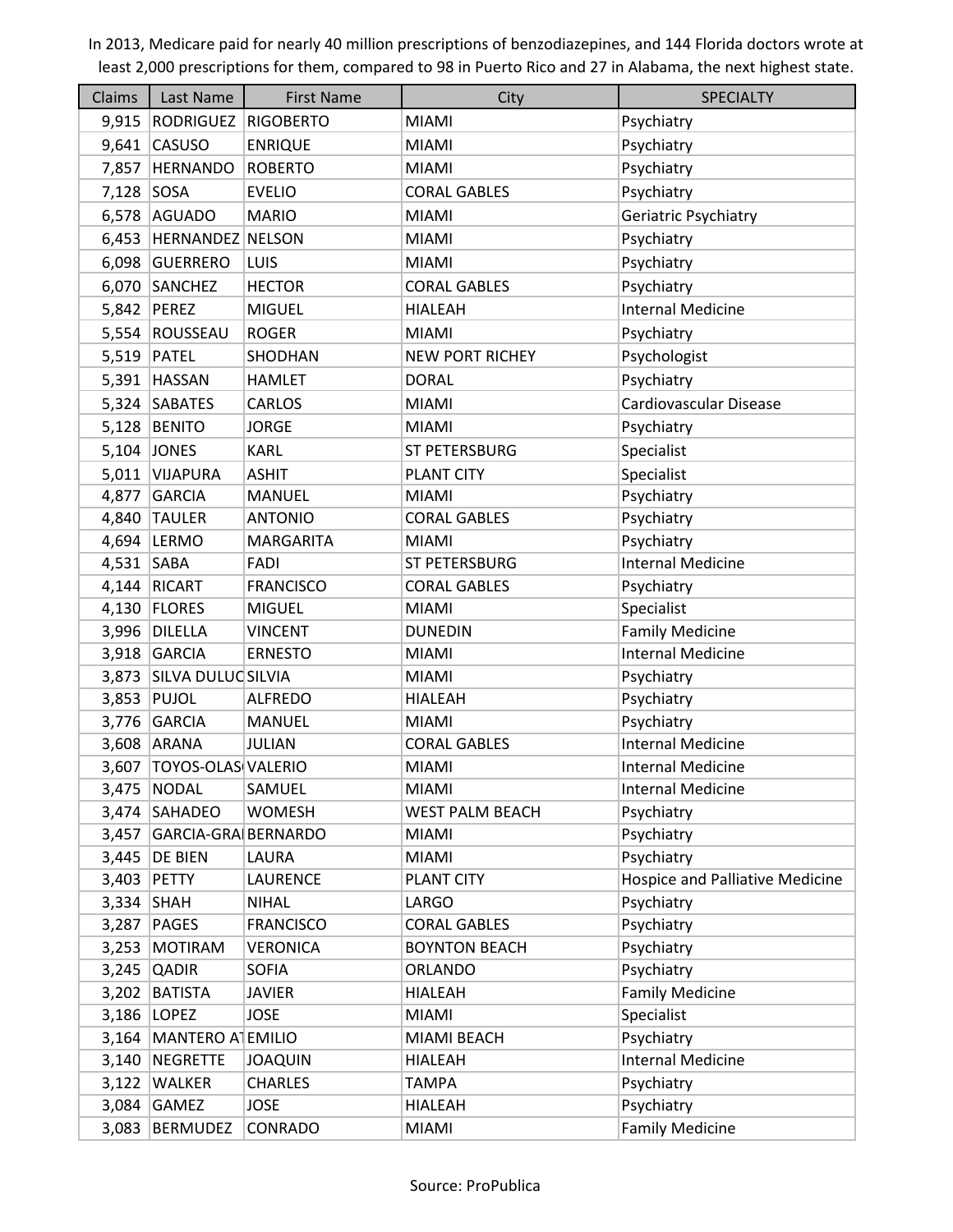|            | 3,070   NODAL                 | <b>ALINA</b>                | <b>MIAMI</b>           | Specialist                       |
|------------|-------------------------------|-----------------------------|------------------------|----------------------------------|
| 3,050      | <b>CALVINO</b>                | LAZARO                      | <b>HIALEAH</b>         | <b>Internal Medicine</b>         |
|            | $3,024$ GARCIA                | <b>HUMBERTO</b>             | <b>MIAMI</b>           | <b>Internal Medicine</b>         |
|            | $3,011$ ANDUX                 | LUIS                        | <b>MIAMI</b>           | <b>Internal Medicine</b>         |
|            | 2,985 PASCUAL                 | <b>BERNARDO</b>             | <b>HIALEAH</b>         | Psychiatry                       |
|            | $2,964$ SINGH                 | <b>PARIKSITH</b>            | <b>SPRING HILL</b>     | <b>Internal Medicine</b>         |
| 2,955      | <b>CARDENAS</b>               | <b>JOSE</b>                 | <b>MIAMI</b>           | <b>Family Medicine</b>           |
| 2,939      | <b>MARTINEZ</b>               | <b>RAMON</b>                | <b>ORLANDO</b>         | Psychiatry                       |
|            | 2,894 CANOVA-DIA CARLOS       |                             | <b>MIAMI</b>           | <b>Internal Medicine</b>         |
|            | 2,888   MAZZORANA IVAN        |                             | FT MYERS               | Psychiatry                       |
| 2,885      |                               | <b>TORRES-VER/MAYOBANEX</b> | HIALEAH                | Amb. HC Facilities, Primary Care |
| 2,874      | MELCHOR                       | <b>PEDRO</b>                | <b>MIAMI</b>           | <b>Mental Health Counselor</b>   |
|            | $2,866$ BORGES                | <b>FRANCISCO</b>            | <b>MIAMI</b>           | Psychiatry                       |
|            | $2,856$ MAYANS                | <b>JUDITH</b>               | <b>CORAL GABLES</b>    | Psychiatry                       |
|            | 2,776 BARROSO                 | <b>JUAN</b>                 | <b>HIALEAH</b>         | <b>Adult Medicine</b>            |
| 2,766      | MIRSAJADI                     | <b>ABDOL</b>                | SATELLITE BEACH        | Psychiatry                       |
|            | 2,745 JORGE                   | <b>CECILIA</b>              | <b>MIAMI</b>           | Geriatric Psychiatry             |
|            | 2,738   DEVABHAKTI RAGHU      |                             | <b>HUDSON</b>          | Psychiatry                       |
|            | 2,735   FONTANILLS   JOSEFINA |                             | <b>MIAMI</b>           | <b>Family Medicine</b>           |
|            | 2,725   FERNANDEZ   MARIA     |                             | <b>MIAMI</b>           | <b>Internal Medicine</b>         |
|            | 2,712 PEREZ                   | <b>CARLOS</b>               | <b>MIAMI</b>           | Psychiatry                       |
| 2,669      | <b>BOLANOS</b>                | YAOLEN                      | <b>HIALEAH</b>         | <b>Internal Medicine</b>         |
|            | 2,640 BERDICK                 | <b>KENNETH</b>              | <b>FORT MYERS</b>      | <b>Internal Medicine</b>         |
|            | 2,636   FERNANDEZ   LUIS      |                             | <b>MIAMI</b>           | <b>Family Medicine</b>           |
|            | 2,623 BETANCOUR MARTA         |                             | <b>HIALEAH</b>         | <b>Family Medicine</b>           |
| 2,620      | PAYA                          | REINALDO                    | <b>HIALEAH</b>         | <b>Internal Medicine</b>         |
|            | $2,606$ CANNON                | FAY                         | <b>NEW PORT RICHEY</b> | Specialist                       |
|            | 2,605 CHARNECO                | <b>VIVIAN</b>               | <b>KISSIMMEE</b>       | Psychiatry                       |
|            | 2,594 AGUILERA                | MARIBEL                     | AVENTURA               | Psychiatry                       |
|            | 2,590 LOPEZ                   | <b>ROSSANA</b>              | HIALEAH                | <b>Geriatric Medicine</b>        |
|            | 2,586 GOMEZ-PERE RAMON        |                             | <b>MIAMI</b>           | <b>Family Medicine</b>           |
|            | 2,585 LINARES                 | <b>JESUS</b>                | <b>MIAMI</b>           | Psychiatry                       |
|            | 2,581   FLEMENBAUI ABRAHAM    |                             | <b>PEMBROKE PINES</b>  | Prescribing (Med.) Psychologist  |
|            | 2,576 BIANCHI                 | <b>AUSBERTO</b>             | <b>MIAMI</b>           |                                  |
| 2,569      | BETANCOUR MARIA               |                             | <b>MIAMI</b>           | <b>Internal Medicine</b>         |
|            | 2,561 DIRECTOR                | <b>KENNETH</b>              | <b>VERO BEACH</b>      | Psychiatry                       |
|            | $2,551$ SOLER                 | <b>ROBERTO</b>              | <b>MIAMI</b>           | <b>Internal Medicine</b>         |
|            | 2,550 CARRILLO                | <b>RAMON</b>                | <b>CORAL GABLES</b>    | <b>Internal Medicine</b>         |
| 2,547      | MIXTER-LEO INGRID             |                             | <b>MIAMI</b>           |                                  |
|            | 2,533   RODRIGUEZ- MANUEL     |                             | <b>MIAMI</b>           | Psychiatry                       |
|            | $2,522$ SUAREZ                | <b>ARTURO</b>               | <b>HIALEAH</b>         | <b>Internal Medicine</b>         |
| 2,500      | MISHRA                        | <b>UDAY</b>                 | <b>OCALA</b>           | <b>Internal Medicine</b>         |
|            | $2,484$ PATEL                 | RAJNIKANT                   | PANAMA CITY            | Child & Adolescent Psychiatry    |
|            | $2,484$ PATEL                 | <b>ASHOK</b>                | LARGO                  | Psychiatry                       |
| 2,478 LOSA |                               | SONIA                       | <b>HIALEAH</b>         | <b>Family Medicine</b>           |
|            | $2,464$ DUQUE                 | <b>JAIME</b>                | <b>MIAMI</b>           | <b>General Practice</b>          |
| 2,461      | <b>RIZO</b>                   | <b>LUIS</b>                 | <b>MIAMI</b>           | <b>Family Medicine</b>           |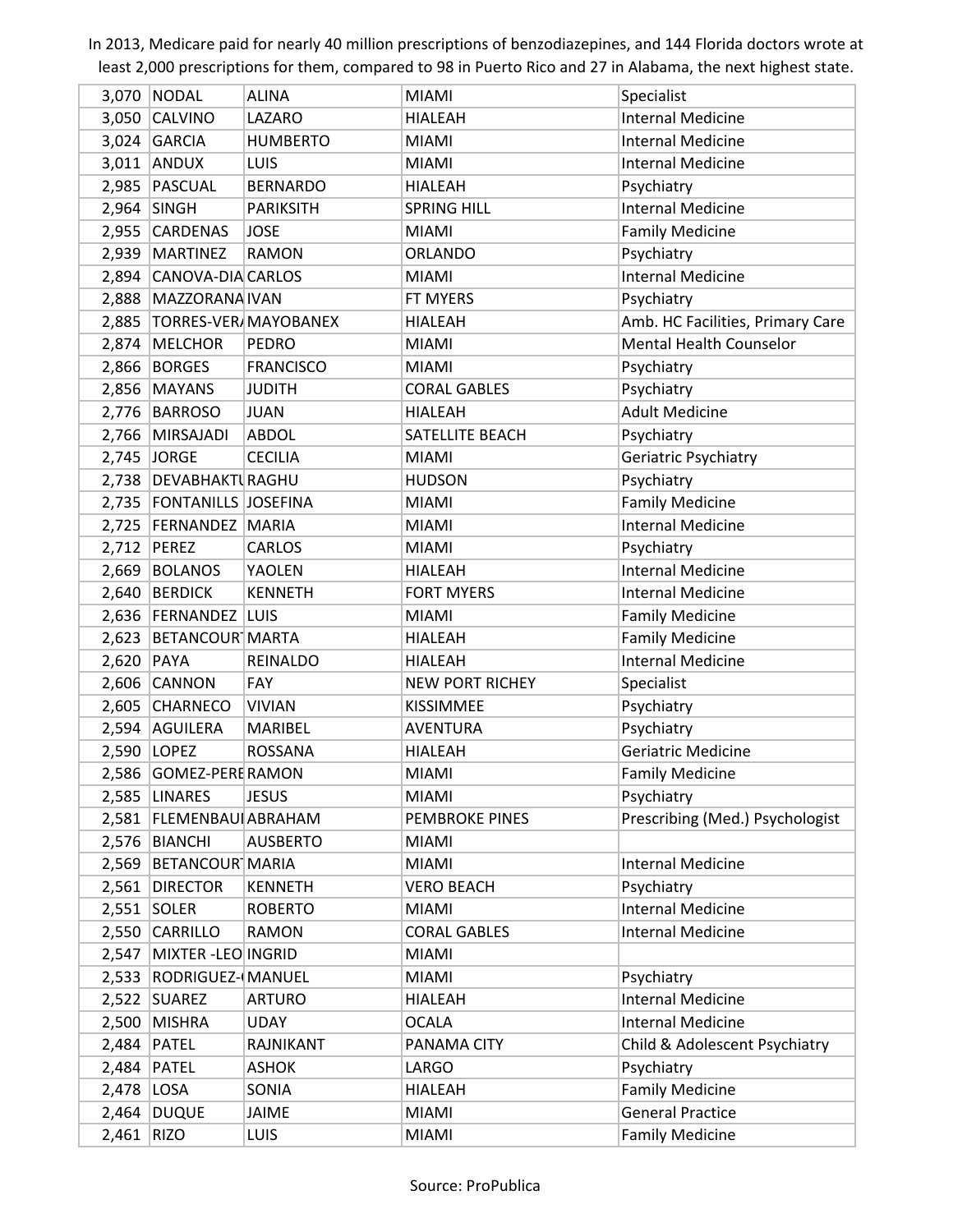|              | $2,458$ LEFLER            | <b>LINDA</b>         | <b>SAINT PETERSBURG</b> | Psychiatry                  |
|--------------|---------------------------|----------------------|-------------------------|-----------------------------|
|              | 2,445 BOLARAM             | <b>JAYANTH</b>       | <b>SEBRING</b>          | Neurology                   |
|              | 2,420   VERA-GALVA ELISEL |                      | <b>NEW PORT RICHEY</b>  | <b>Internal Medicine</b>    |
|              | 2,416 CABRERA             | YOHANA               | <b>MIAMI</b>            | <b>Internal Medicine</b>    |
|              | 2,411 GONZALEZ-CJOSE      |                      | PORT CHARLOTTE          | Specialist                  |
|              | 2,409 KAPLOWITZ BARRY     |                      | <b>AVENTURA</b>         | Psychiatry                  |
| 2,403        | <b>MARTINEZ</b>           | <b>EFRAIN</b>        | <b>MIAMI</b>            | <b>Internal Medicine</b>    |
| 2,403        | PEVNY                     | <b>JACQUELINE</b>    | <b>DELRAY BEACH</b>     | Geriatric Psychiatry        |
|              | $2,390$ GARCIA            | <b>JOSE</b>          | <b>MIAMI</b>            | <b>Internal Medicine</b>    |
|              | 2,382 HUERTAS             | <b>ENRIQUE</b>       | <b>MIAMI</b>            | Cardiovascular Disease      |
| $2,361$ CRUZ |                           | <b>JOSE</b>          | MIAMI BEACH             | Specialist                  |
| 2,359        | MILLER                    | <b>LLOYD</b>         | <b>MIAMI</b>            | Psychiatry                  |
| 2,347        | HINMAN                    | <b>ROY</b>           | <b>ST AUGUSTINE</b>     | <b>Family Medicine</b>      |
| 2,340        | DUMENIGO                  | <b>RODOLFO</b>       | MIAMI BEACH             | Cardiovascular Disease      |
| 2,325        | MARTINEZ                  | <b>RICARDO</b>       | <b>MIAMI</b>            | <b>Internal Medicine</b>    |
| 2,322        | SZABO                     | <b>STEPHEN</b>       | <b>TAMPA</b>            | Psychiatry                  |
| 2,309        | RODRIGUEZ                 | PEDRO                | <b>MIAMI</b>            | Psychiatry                  |
|              | 2,303 GONZALEZ            | <b>CIRILO</b>        | <b>MIAMI</b>            | <b>Internal Medicine</b>    |
|              | $2,298$ EXTEIN            | <b>IRL</b>           | <b>DELRAY BEACH</b>     | Psychiatry                  |
| 2,287        | <b>MOLINA</b>             | <b>MARIA</b>         | <b>HIALEAH</b>          | <b>Internal Medicine</b>    |
| 2,281        | <b>JACOB</b>              | <b>PIUS</b>          | <b>ZEPHYRHILLS</b>      | Psychiatry                  |
| 2,281        | PINO                      | <b>MERCEDES</b>      | <b>MIAMI</b>            | <b>Internal Medicine</b>    |
|              | 2,279 DEL SOL             | <b>MARIA</b>         | <b>CORAL GABLES</b>     | Psychiatry                  |
|              | $2,278$ ELDICK            | <b>MOUSTAFA</b>      | <b>CRESCENT CITY</b>    | <b>Internal Medicine</b>    |
| 2,275        | <b>MANOTAS</b>            | <b>ALVARO</b>        | <b>PLANTATION</b>       | Psychiatry                  |
| 2,237        | <b>CORZO</b>              | <b>HECTOR</b>        | PINELLAS PARK           | Psychiatry                  |
| 2,216        | <b>WIKSTROM</b>           | <b>THOMAS</b>        | <b>JACKSONVILLE</b>     | Psychiatry                  |
|              | 2,201 AROCHA              | <b>EMELINA</b>       | <b>CORAL GABLES</b>     | Psychiatry                  |
| 2,195        | MENDEZ-VILL FERNANDO      |                      | <b>MIAMI</b>            | Psychiatry                  |
| $2,186$ RAO  |                           | <b>TAKKALLAPELLI</b> | <b>WINTER HAVEN</b>     | Psychiatry                  |
|              | 2,185   ESCHELBACH DAVID  |                      | TAMPA                   | <b>Internal Medicine</b>    |
| 2,171 KHAN   |                           | <b>BARKAT</b>        | <b>ZEPHYRHILLS</b>      | Psychiatry                  |
| 2,150        | PIEDRA                    | <b>GLORIA</b>        | <b>HIALEAH</b>          | <b>Internal Medicine</b>    |
| 2,150        | MERCADO                   | <b>MICHAEL</b>       | <b>WINTER GARDEN</b>    | <b>Family Medicine</b>      |
| 2,136 ROSA   |                           | EDWARD               | <b>CORAL SPRINGS</b>    | Psychiatry                  |
| 2,108   PAGE |                           | <b>RALPH</b>         | <b>ROCKLEDGE</b>        | <b>Internal Medicine</b>    |
|              | $2,103$ SAMARA            | <b>DAVID</b>         | <b>ORANGE PARK</b>      | Geriatric Medicine          |
|              | $2,102$ MHATRE            | <b>UMESH</b>         | <b>LAKE CITY</b>        | Psychiatry                  |
| 2,089        | PATHAK                    | ANJALI               | <b>JACKSONVILLE</b>     | Psychiatry                  |
| 2,085        | HERNANDEZ ALBERTO         |                      | <b>CORAL GABLES</b>     | <b>Adult Medicine</b>       |
|              | $2,084$ HANNUM            | <b>ROBERT</b>        | <b>TAMPA</b>            | <b>General Practice</b>     |
|              | 2,079 ZUMARAN             | <b>INGRID</b>        | <b>SEMINOLE</b>         | <b>Geriatric Medicine</b>   |
|              | 2,072 CASTRO GAY JULIO    |                      | <b>MIAMI</b>            | <b>Addiction Psychiatry</b> |
| 2,052        | <b>KUNDLAS</b>            | <b>KULMEET</b>       | LAKE WALES              | <b>Internal Medicine</b>    |
|              | $2,052$ HOWELL            | <b>JAMES</b>         | <b>DEFUNIAK SPRINGS</b> | <b>Family Medicine</b>      |
| 2,050        | CORONA OLI MIGUEL         |                      | <b>MIAMI</b>            | <b>Family Medicine</b>      |
| 2,035        | RODRIGUEZ OSMANY          |                      | <b>MIAMI</b>            | <b>Internal Medicine</b>    |